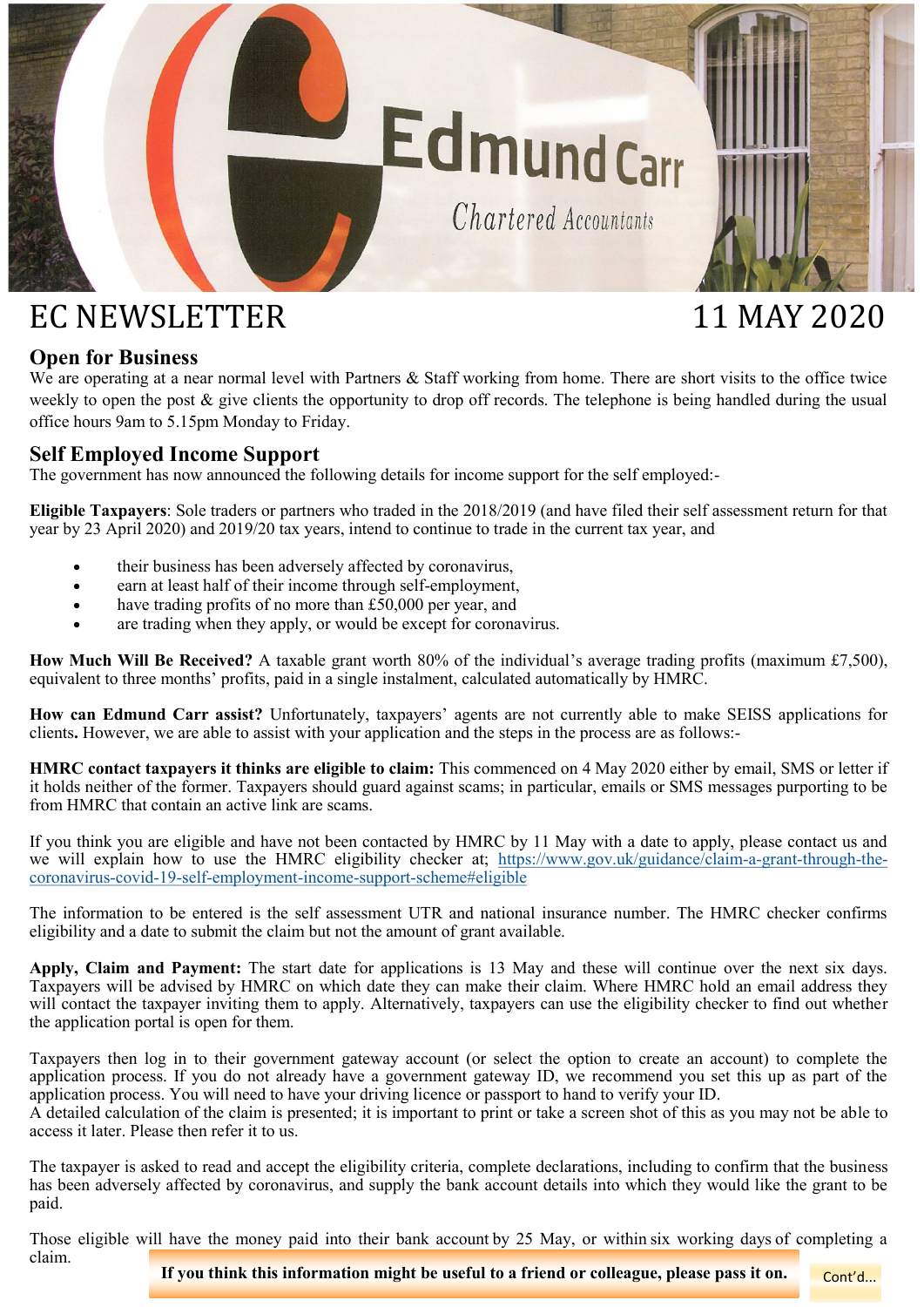

# **Government Support & Bank Loan Schemes**

The Government has introduced a range of facilities through deferral of various tax liabilities and supported bank loans to assist businesses who need working capital & for supporting and re-starting their business in the coming weeks.

The two main bank loans schemes are the Bounce Back Loan Scheme (BBLS) and Business Interruption Loan Scheme (CBILS). A business is only allowed to obtain one of the two loans mentioned so it is important that the terms of the loans are fully understood, and the correct choice taken.

| <b>Comparison on Commercial Bank Loan Schemes</b> |                                            |                                                                                                 |
|---------------------------------------------------|--------------------------------------------|-------------------------------------------------------------------------------------------------|
|                                                   | <b>BBLS</b>                                | <b>CBILS</b>                                                                                    |
| <b>Borrowing amount</b>                           | £2,000 to £50,000 (max 25% of<br>Turnover) | £50,001 to £5m in loans/overdraft/invoice $\&$<br>asset finance                                 |
| Government guarantee                              | $100\%$ of loan                            | $80\%$ of loan                                                                                  |
| Term                                              | Fixed 6 years                              | Up to $6$ years                                                                                 |
| <b>Early Repayment</b>                            | Yes with no penalties                      | Yes with no penalties                                                                           |
| <b>Capital Repayment Holiday</b>                  | 12 months automatic from start             | 12 months automatic from start                                                                  |
| <b>Interest Rate</b>                              | $2.5\%$ fixed                              | Fixed and variable rates                                                                        |
| <b>Interest Rate Payments</b>                     | First 12 months paid by Government         | First 12 months paid by government                                                              |
| <b>Guarantees Required</b>                        | No personal guarantees required            | None if loan is less than £250,000. Above this -<br>required but exclude home and capped at 20% |
| Lender Information required                       | Limited – self certification               | A range of management accounts, business plan<br>and other documents                            |
| Time taken to obtain finance                      | <b>Ouick</b>                               | May take some time depending on lender                                                          |

If you would like assistance or advice in choosing the right loan for you, please contact us.

### **Business Plans, Management Accounts and Cash Flow Forecasts**

Now more than ever it is important that every business reviews their requirement to obtain up to date information and insights into their current trading and future cash flows to ensure that they are able to pay wages, suppliers, bank loans and government debts as and when they become due.

Many businesses have taken advantage of deferral of VAT liabilities, also HMRC Time to Pay arrangements together with obtaining bank loans that require repayments.

At this time, it is essential that each business can show that these are affordable, and the timings of cash flow deficits are smoothed out or dealt with well in advance so that relevant supporting finance can be obtained.

We are able to assist in not only preparing historical information required to establish profitability and tax liabilities in the past, but also up to date regular management accounts to provide the basis for decision makers on a timely basis, both now and in the future.

We strongly believe that each business will need to forecast and track its cash flow now and projected in the future, including "What If" options, on a regular basis to establish the impact on its viability given the new operating restrictions we will all be working under.

If you would like assistance in preparing regular, reliable management accounts and cash flow forecasts please contact us to discuss how we can assist.

Cont'd...